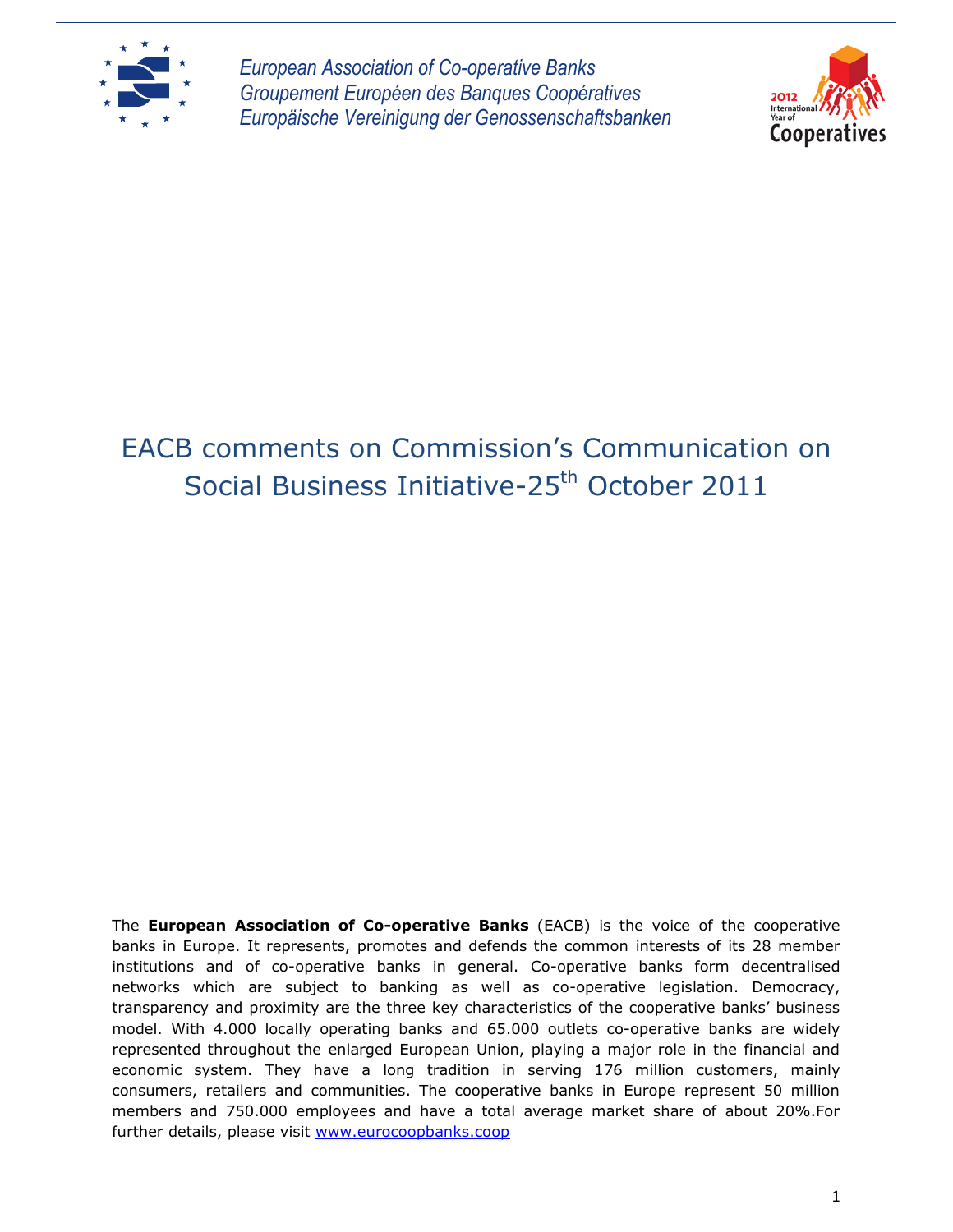

l

*European Association of Co-operative Banks Groupement Européen des Banques Coopératives Europäische Vereinigung der Genossenschaftsbanken*



## **General Comments**

The members of the European Association of Co-operative Banks (EACB) are pleased to briefly comment on the Commission's Communication on Social Business Initiative published on the  $25<sup>th</sup>$  of October 2011 and finalised on the 18th of November during the High-level Conference on Social Business held in Brussels by the European Commission.

First and foremost, the co-operative banks would like to express their appreciation of this new initiative of the European Commission for such an important sector that does not always receive the necessary attention. The EACB and its members welcome positively the fact that co-operatives and by extension co-operative banks have been mentioned all along in the debate of social business.

Nevertheless the EACB members would like to point out that the definition of social enterprises<sup>1</sup> set out by the Commission seems insufficiently developed and risks to be confusing. The EACB warns that this might lead to unintended consequences in this field. Moreover, it is important to underline that the co-operative (banking) formula has its own distinctive characteristics and objectives, and it should not be assimilated *"tel quel*" with the concept of social enterprise. As a reminder, co-operative banks offer the opportunity to become member/owner of their banks, and thus allow their clients/members to be fully involved in the governance, strategy, and risk management processes of their local banks. They co-operate together to the decision making and in this way the value creation for the members and clients is at the core of the business as opposed to the profit maximisation. This economic and social democracy is the pillar of the co-operative banking sector in Europe. In other words, co-operative banks main aim is to promote and defend their members' interest. This main aim has, as a consequence, a social impact on the society at large.

In sum, co-operatives and co-operative banks have sustainable and long term approach to profitability, however this is rather a consequence of their primary goal that is promoting members value and welfare, also in accordance with the European Co-operative Statute. From this perspective, the EACB members invite the Commission to refer to the existing European Co-operatives Statute<sup>2</sup> to avoid any misinterpretation on their very own definition. Against this backdrop, the EACB and its members invite the Commission to take inspiration from what emerged during the  $18<sup>th</sup>$  November conference that "It is not necessary to

<sup>1</sup> *"A social enterprise is an operator in the social economy whose main objective is to have a social impact rather than make profit for their owners or shareholders. It operates by providing goods and services for the market in an entrepreneurial and innovative fashion and uses its profits primarily to achieve social objectives. It is managed in an open and responsible manner and, in particular, involve employees, consumers and stakeholders affected by its commercial activities",* COM(2011) 682 Final, 25th October 2011, p2

<sup>&</sup>lt;sup>2</sup> [http://europa.eu/legislation\\_summaries/employment\\_and\\_social\\_policy/social\\_dialogue/l26018\\_en.htm](http://europa.eu/legislation_summaries/employment_and_social_policy/social_dialogue/l26018_en.htm)